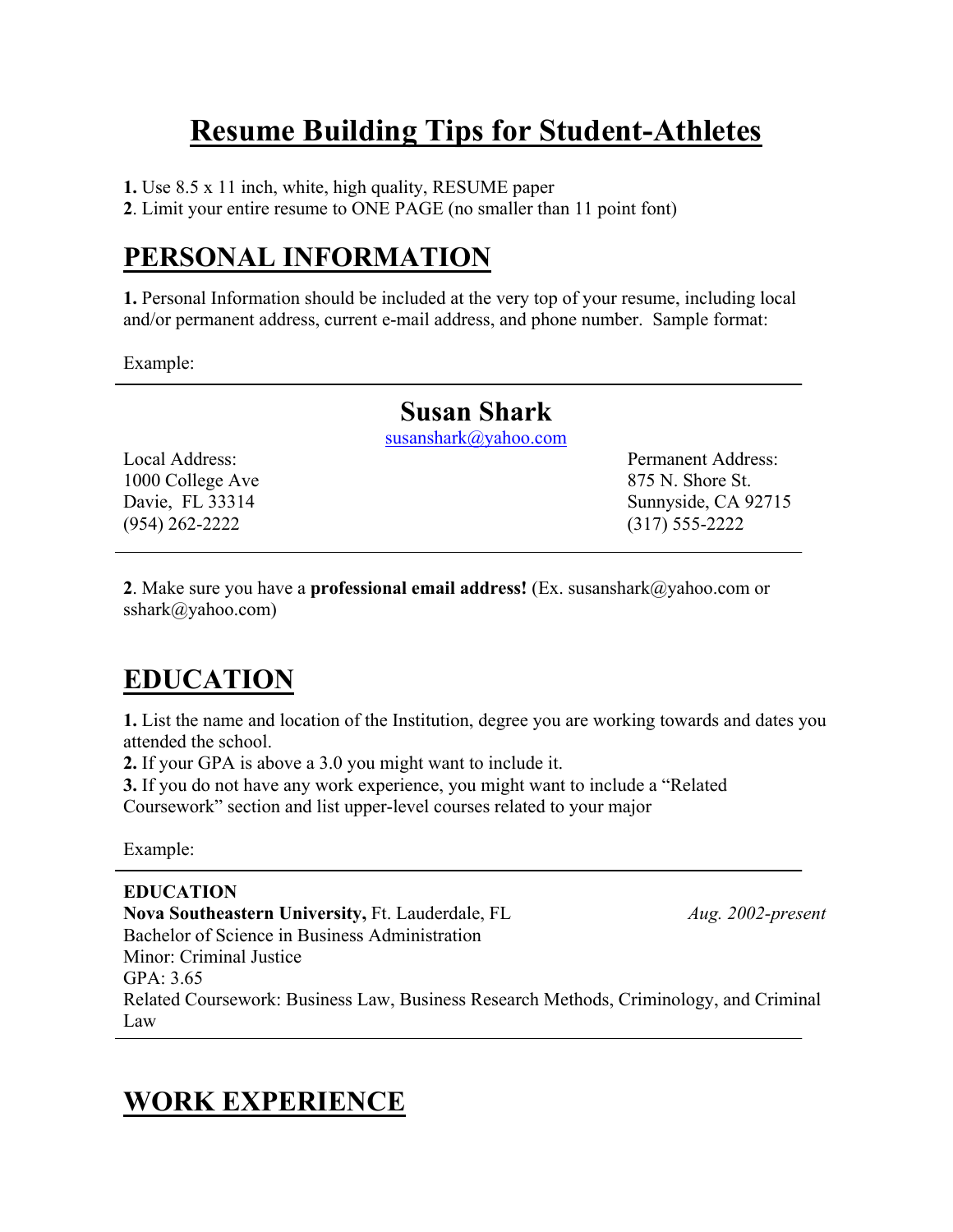**1.** Include where you worked, how long you worked there, what your job title was, and your responsibilities and accomplishments.

**2.** If you've never had a full-time job, you can include part-time work or internships in this section.

**3.** List your work experience in *reverse chronological order* (most recent first) if you've had more than one job.

**4.** Use bullet points to describe job duties/accomplishments using *action words.* 

Example:

#### **WORK EXPERIENCE**

**New Student Programs and Orientation,** Davie, FL, *Orientation Leader July 2005* 

- Served as role model for new students entering Nova Southeastern University
	- Facilitated workshops with assigned Orientation groups
	- Promoted and developed positive relationships between new students, faculty, and staff

• Conducted activities that educated new students about social, academic, and personal skills to increase their chance for academic and personal success at NSU.

#### **NSU Summer Soccer Extravaganza**, Davie, FL, *Coach June 2005*

- Instructed and motivated children age 7-14
- Supervised practices and other camp activities
- Organized soccer drills and games for campers

#### **Applebee's**, Sunnyside, CA, *Server May – August 2004*

- Provided excellent customer service to restaurant patrons
- Assisted in training new employees
- Communicated customer concerns to manager on daily basis
- Collected and managed money during all shifts

**INTERCOLLEGIATE ATHLETICS**

**1.** Include your athletic participation in this section, including: sport, years played, accomplishments, time devoted to training, academic honors/awards.

**2.** If you received a full athletic scholarship you may choose to include that as one of your accomplishments.

**3.** Use *action words* to describe the skills you have gained from participating in collegiate athletics (*leadership skills, teamwork, time management, communication skills, commitment, etc.*)